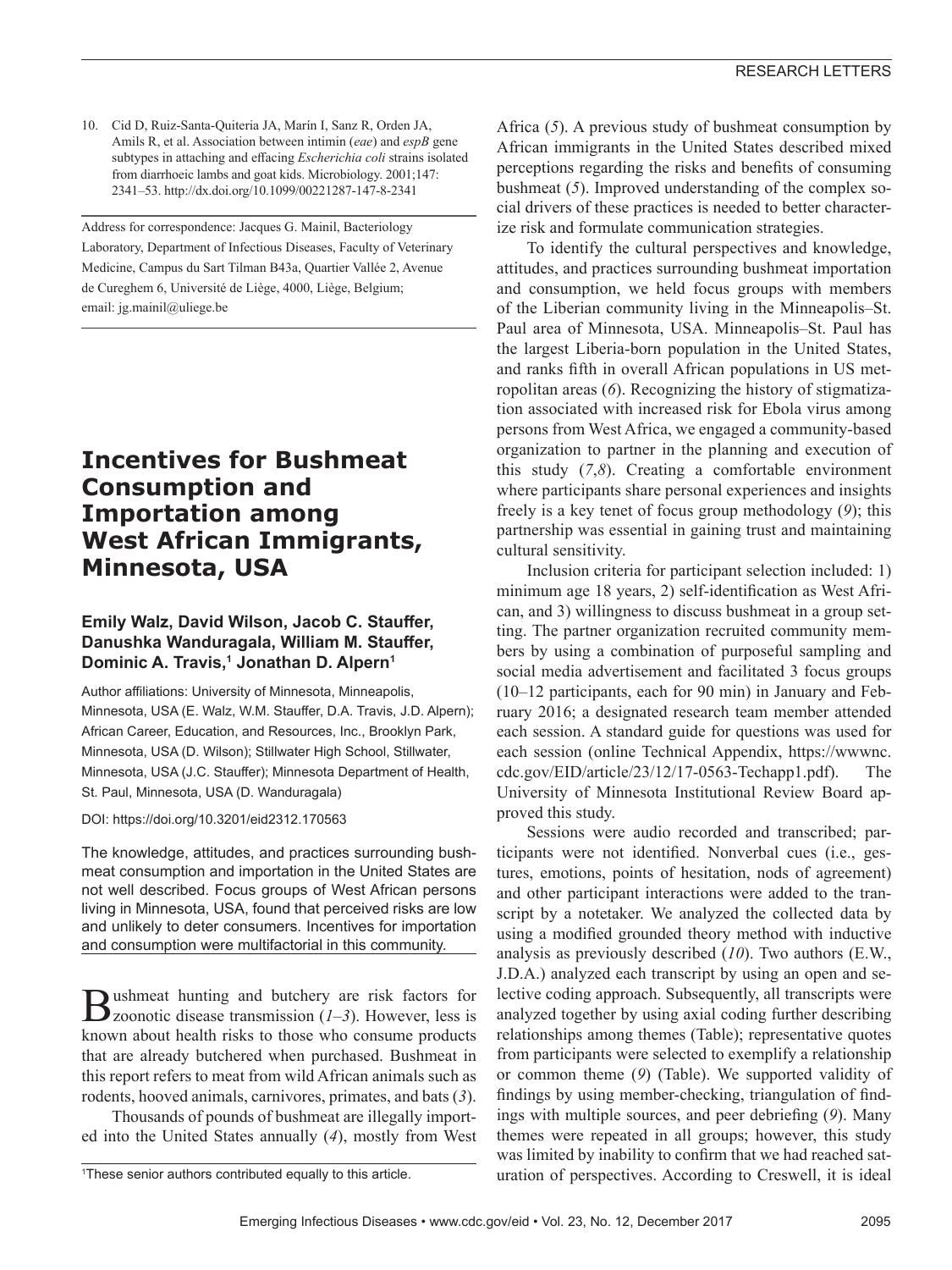| Theme                                       | Key quotation                                                                                      |
|---------------------------------------------|----------------------------------------------------------------------------------------------------|
| 1. Nostalgia/cultural connection is a       | "So it goes back to the cultural thing, like she said. The taste and that which you're used to. I  |
| driver for consumption                      | mean it's how you're brought up, and all that stuff. It's just something like you go away to       |
|                                             | school and you just miss your mom's cooking. So that's just what it is."                           |
| 2. Bushmeat is readily accessible and       | Moderator: So for those that I hear, you know, about the regulations, about disease and all of     |
| consumed when visiting                      | that, do you think that if they were to go back home, would they still eat bushmeat?               |
| friends/relatives in West Africa            | "Oh yeah."                                                                                         |
|                                             | "Yeah." (Many others nodding)                                                                      |
| 3. Skepticism over potential zoonoses       | "I don't believe that monkey or bat is carrying this virus. But these beliefs come from my         |
| from bushmeat                               | experience. When I was growing up, I would talk to my grand uncle and we used to walk in the       |
|                                             | forest, teaching me how to survive in the forest And he taught me one thing, anything that         |
|                                             | can kill any animal can kill you. And anything an animal carries that can kill it When you see     |
|                                             | the animal, you'll see it's sick and you see it dead. So anything that can kill me, the animal     |
|                                             | will not survive. So monkey cannot carry a virus that can kill me [and not look sick]."            |
| 4. Cooking and proper food                  | "When you kill the bushmeat in Africa, before you even eat it, it goes over the fire, they dry the |
| preparation can mitigate disease risk       | meat, and there it goes in the pot and we are cooking it in Africa—we are not cooking for five     |
|                                             | minutes. I don't care how the virus or bacteria is, when you put it in the fire it will not        |
|                                             | survive for a minute. When we start talking about Ebola, well, Ebola did not come from             |
|                                             | eating bushmeat, but the Ebola virus might have been on the meat, but when you put it              |
|                                             | on the fire, I don't think that the Ebola virus could survive."                                    |
| 5. African bushmeat may be banned           | "So if you tell somebody, you know someone who don't know anything about Africa or West            |
| in the United States due to human           | Africa and you tell a person, 'I eat bushmeat,' right, and they think 'do you know how many        |
| health risks                                | animals over there who have XYZ, difficult diseases?' So, from their perspective, I'm going        |
|                                             | to freak out, like, why are you bringing this into my country, where most likely, I don't          |
|                                             | know what it carries, or it could be transmitted and there'll be a big epidemic."                  |
| *Bold text indicates emphasis of quotation. |                                                                                                    |

**Table.** Representative quotations and associated themes discussed by Liberian immigrants in bushmeat focus groups, Minnesota, USA\*

to repeat focus group sessions with new participants until novel perspectives no longer arise (*9*).

Participants had resided in the United States from 6 months to 35 years; approximately half were female (online Technical Appendix Table 1). All had consumed bushmeat, either abroad or in the United States. The 2 fundamental drivers of consumption in the United States were to 1) strengthen connection with African roots or 2) share the social experience with friends or relatives (Table). Many participants also reported frequent consumption of bushmeat while visiting West Africa (Table).

Most participants reported preference for what they described as "dried bushmeat." "Drying" involved varying degrees of smoking, aging, and desiccation. Dried bushmeat, compared with raw or partially smoked products, was preferred for importation because its decreased odor is believed to reduce detection.

Concern about zoonotic or foodborne disease dissuaded few participants from obtaining or consuming bushmeat, despite heightened awareness that wildlife could harbor Ebola virus. Among those who acknowledged this potential, most believed careful preparation and thorough cooking mitigated risk. For instance, participants cited traditional Liberian cooking techniques (extensive boiling for long durations) as a protective factor (Table).

Some participants were knowledgeable of hunting and butchering techniques, but most participants purchased dried consumer products and had not participated in the processing of carcasses. Although there were consistent gaps in knowledge of import regulations, it was

commonly perceived that political, public health, or discriminatory (e.g., racist, xenophobic) justifications were factors (Table).

These focus groups yielded detailed and nuanced information on the knowledge, attitudes, and practices related to bushmeat use and consumption among Liberians and Liberian Americans in a US metro area. Although this study did not directly enumerate the volume and type of bushmeat imported into the United States, our results provide a description of sociocultural factors involved on the demand side of the supply chain, a common gap in most risk assessments, and give insight into potential education and risk management strategies. We found that engaging the community in a culturally appropriate manner encouraged open dialogue, creating opportunities for education regarding import regulations and risk mitigation strategies (e.g., careful preparation and thorough cooking).

#### **Acknowledgments**

We acknowledge African Career, Education, and Resources Inc. for assistance in planning, hosting, and conducting the focus groups. Particular thanks to Nelima Sitati Munene, Denise Butler, and Wynfred Russell for initial planning stages and contributions to wording of the question script and to Wokie Freeman for moderating the focus groups. We thank Arnold Vang for contributions in planning and information on local airport confiscations. Additional thanks to Jared Erdmann with the Minneapolis Health Department for providing collaborative training with partners.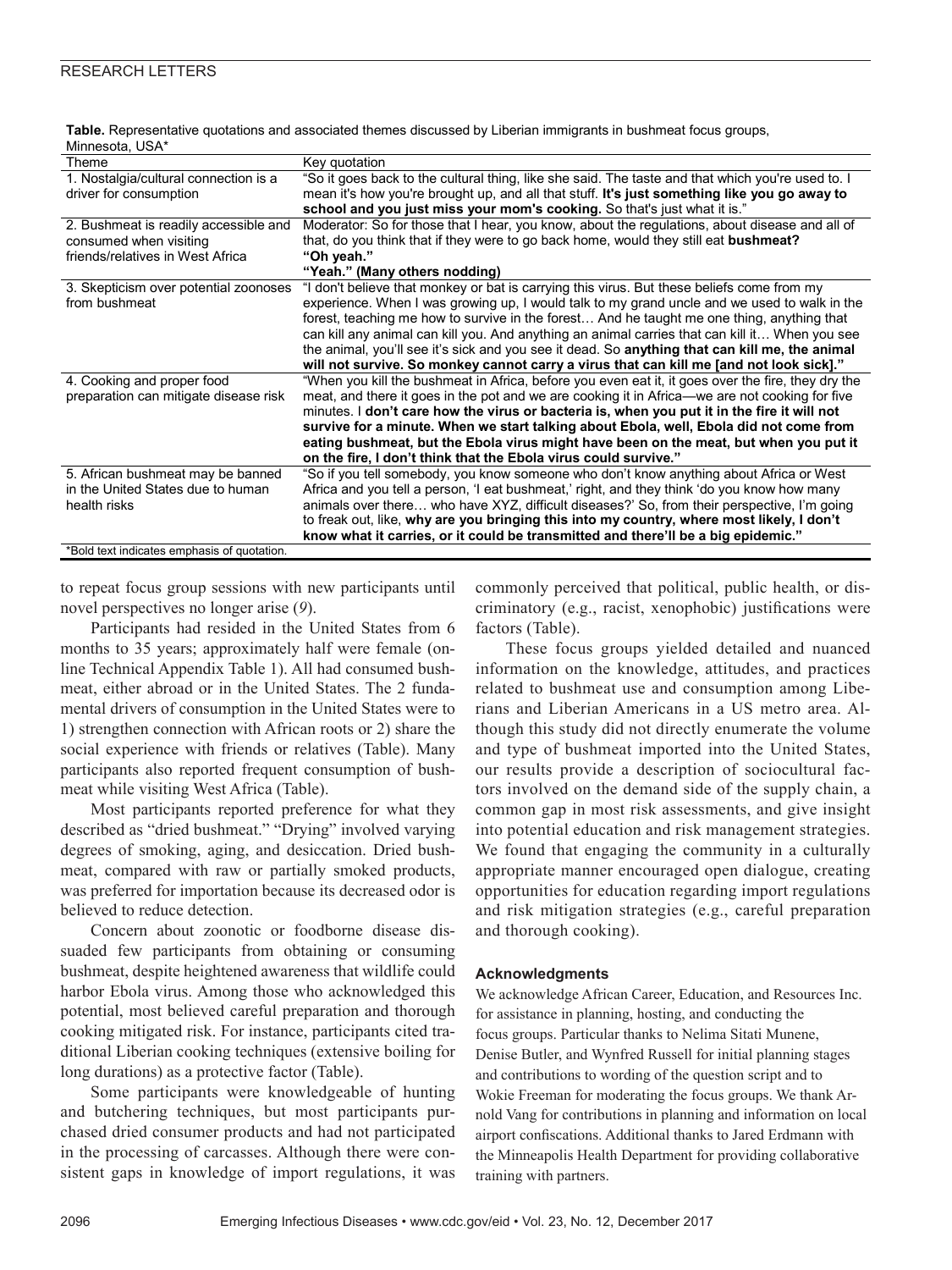This study was funded by the International Society of Travel Medicine (ISTM) 2014–2015 Research Award, as well as the Department of Veterinary Population Medicine, College of Veterinary Medicine, University of Minnesota.

Dr. Walz is a researcher in the Department of Veterinary and Biomedical Sciences, College of Veterinary Medicine, at the University of Minnesota. Her research focuses on risks for infectious diseases in animals and humans.

#### **References**

- 1. Paige SB, Frost SDW, Gibson MA, Jones JH, Shankar A, Switzer WM, et al. Beyond bushmeat: animal contact, injury, and zoonotic disease risk in western Uganda. EcoHealth. 2014;11:534–43. http://dx.doi.org/10.1007/ s10393-014-0942-y
- 2. Subramanian M. Zoonotic disease risk and the bushmeat trade: assessing awareness among hunters and traders in Sierra Leone. EcoHealth. 2012;9:471–82. http://dx.doi.org/10.1007/ s10393-012-0807-1
- 3. Friant S, Paige SB, Goldberg TL. Drivers of bushmeat hunting and perceptions of zoonoses in Nigerian hunting communities. Bausch DG, editor. PLoS Negl Trop Dis. 2015;9:e0003792. https://doi.org/10.1371/journal.pntd.0003792 .
- 4. US Fish and Wildlife Service. Bushmeat [cited 2016 Mar 25]. http://www.fws.gov/international/wildlife-without-borders/ global-program/bushmeat.html
- 5. Bair-Brake H, Bell T, Higgins A, Bailey N, Duda M, Shapiro S, et al. Is that a rodent in your luggage? A mixed method approach to describe bushmeat importation into the United States. Zoonoses Public Health. 2014;61:97–104. http://dx.doi.org/ 10.1111/zph.12050
- 6. US Census Bureau. American Community Survey. 2015 [cited 2017 Apr 3]. https://factfinder.census.gov/faces/tableservices/jsf/ pages/productview.xhtml?src=bkmk
- 7. Sell TK, Boddie C, McGinty EE, Pollack K, Smith KC, Burke TA, et al. Media messages and perception of risk for Ebola virus infection, United States. Emerg Infect Dis. 2017;23:108–11. http://dx.doi.org/10.3201/eid2301.160589
- 8. Sepic M. Minnesota's Liberian immigrants fear stigma from Ebola. NPR. 2014 Oct 10 [cited 2017 Mar 23]. http://www.npr.org/2014/10/10/355187977/minnesotas-liberianimmigrants-fear-stigma-from-ebola
- 9. Creswell JW. Research design: qualitative, quantitative, and mixed methods approaches. 4th ed. Los Angeles: SAGE Publications; 2009.
- 10. Betancourt TS, Abdi S, Ito BS, Lilienthal GM, Agalab N, Ellis H. We left one war and came to another: resource loss, acculturative stress, and caregiver-child relationships in Somali refugee families. Cultur Divers Ethnic Minor Psychol. 2015; 21:114–25. http://dx.doi.org/10.1037/a0037538

Address for correspondence: Emily Walz, University of Minnesota, 1971 Commonwealth Ave, St. Paul, MN 55108, USA; walzx148@umn.edu

## **Porcine Astrovirus Type 3 in Central Nervous System of Swine with Polioencephalomyelitis**

**Bailey Arruda, Paulo Arruda, Melissa Hensch, Qi Chen, Ying Zheng, Chenghuai Yang, Igor Renan Honorato Gatto, Franco Matias Ferreyra, Phil Gauger, Kent Schwartz, Laura Bradner, Karen Harmon, Ben Hause, Ganwu Li**

Author affiliations: Iowa State University, Ames, Iowa, USA (B. Arruda, Q. Chen, Y. Zheng, C. Yang, F.M. Ferreyra, P. Gauger, K. Schwartz, L. Bradner, K. Harmon, G. Li); Veterinary Resources Inc., Ames (P. Arruda); The Maschhoffs, Carlyle, Illinois, USA (M. Hensch); São Paulo State University (Unesp), Jaboticabal, Brazil (I.R.H. Gatto); Cambridge Technologies, Worthington, Minnesota, USA (B. Hause)

DOI: https://doi.org/10.3201/eid2312.170703

Using next-generation sequencing, we identified and genetically characterized a porcine astrovirus type 3 strain found in tissues from the central nervous system of 1 piglet and 3 sows with neurologic signs and nonsuppurative polioencephalomyelitis. Further studies are needed to understand the potential for cross-species transmission and clinical impact.

Astroviruses have been identified in a variety of mam-<br>mals and birds; infection is often asymptomatic (*1*). Recently astroviruses have been implicated in cases of encephalomyelitis in humans, mink, cattle, and sheep (*2*‒*5*). We describe the use of unbiased next-generation sequencing to identify and genetically characterize a porcine astrovirus type 3 (PoAstV-3) in central nervous system (CNS) tissues of a 5-week-old piglet and 3 sows with neurologic signs and histopathologic lesions compatible with a neurotropic viral infection.

A multisite swine production farm submitted swine neurologic cases on 3 different occasions over a 9-month period to the Iowa State Veterinary Diagnostic Laboratory (Ames, Iowa, USA); 1 submission (2 live piglets) represented a population of 4–12-week-old pigs and 2 submissions (submission 2, two live sows; submission 3, head and tissue of sow) representing sows. In all cases, affected swine exhibited clinical signs that ranged from hind limb weakness to quadriplegia and occasionally convulsions (Video, https://wwwnc.cdc.gov/EID/article/23/12/17- 0703-V1.htm). The sow farm reported a case-fatality rate of 100%. The young pigs, which were farrowed from sows from the aforementioned sow farm, originated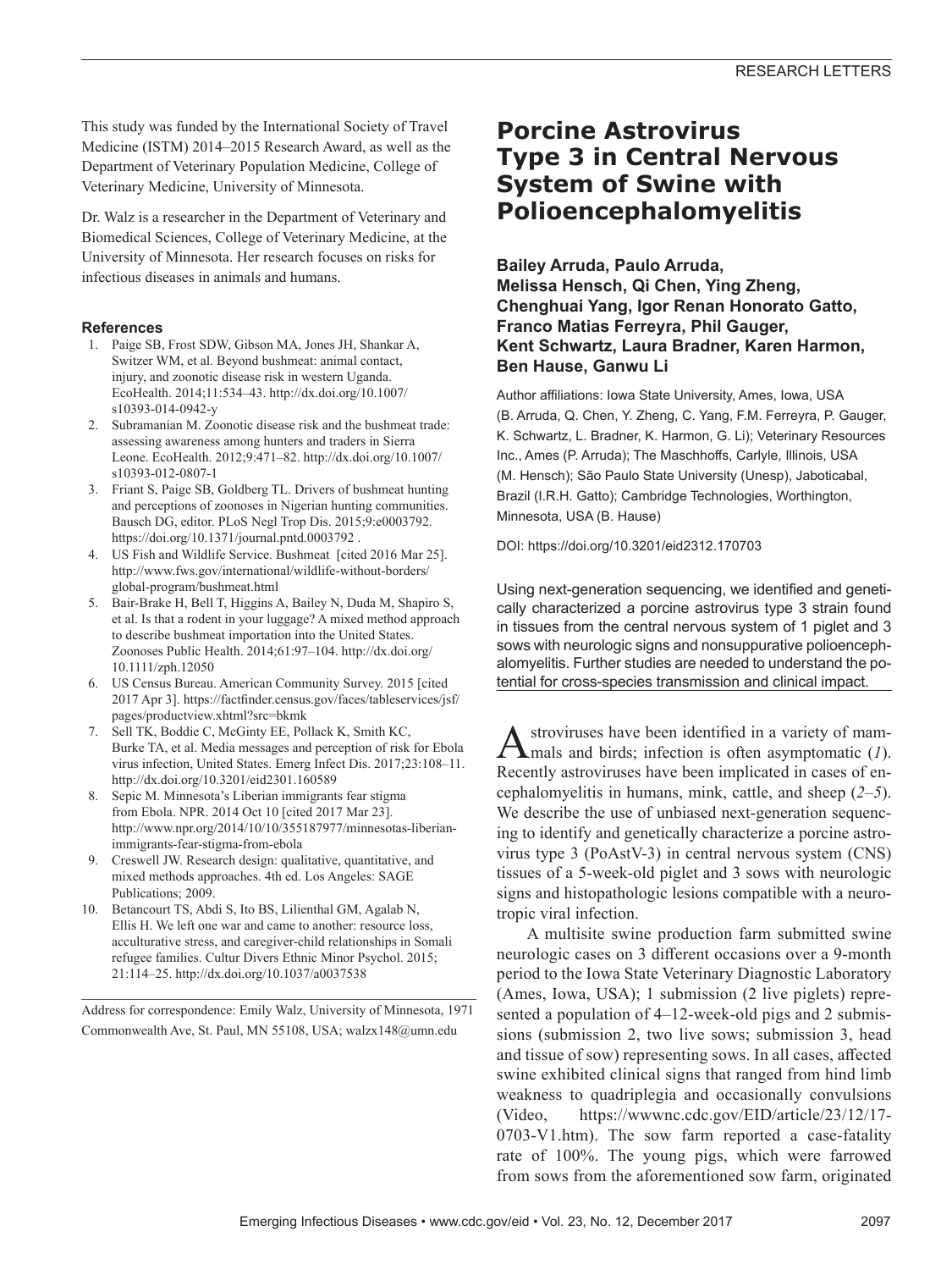Article DOI:<https://doi.org/10.3201/eid2312.170563>

# Incentives for Bushmeat Consumption and Importation among West African Immigrants, Minnesota, USA

## **Technical Appendix**

### **Focus group question guide**

1. Please tell us your name, how long you've lived in Minnesota, and what country you are from.

2. Can you describe what the term 'bushmeat' means to you?

• Probe 1: What other wild animal foods have you seen or heard of someone bringing back to the U.S. from West Africa?

• Probe 2: What medicines or other things do you take that are made with wild animal products?

3. What do people living in the U.S. from your community like about bushmeat?

4. What do people living in the U.S. from your community dislike about bushmeat?

5. How do you or people you know use or eat bushmeat in MN?

• Probe- are there other times people like to eat bushmeat in MN?

6. Can you describe for me how bushmeat gets to MN?

• Probe- is that process different than how you get bushmeat in West Africa?

7. It seems like getting bushmeat in MN is sometimes more complicated than just going to the supermarket. What are some of the important factors someone thinks about when deciding if bushmeat is worth this extra effort?

8. Is there anything else you'd like to mention on the topic we've discussed today?

| Demographic characteristics of focus group participants ( $n = 32$ ) |       |  |
|----------------------------------------------------------------------|-------|--|
| Gender                                                               |       |  |
| Male                                                                 | 44%   |  |
| Female                                                               | 56%   |  |
| Age                                                                  |       |  |
| Minimum (years)                                                      | 18    |  |
| Maximum (years)                                                      | $70+$ |  |
| Years residing in USA                                                |       |  |
| Mean (years)                                                         | 13    |  |
| Minimum (years)                                                      | 0.5   |  |
| Maximum (years)                                                      | 35    |  |
| Country of birth                                                     |       |  |
| Liberia                                                              | 97%   |  |
| Sierra Leone                                                         | 3%    |  |

## **Technical Appendix Table 1.** Aggregated self-reported demographic characteristics of focus group participants.